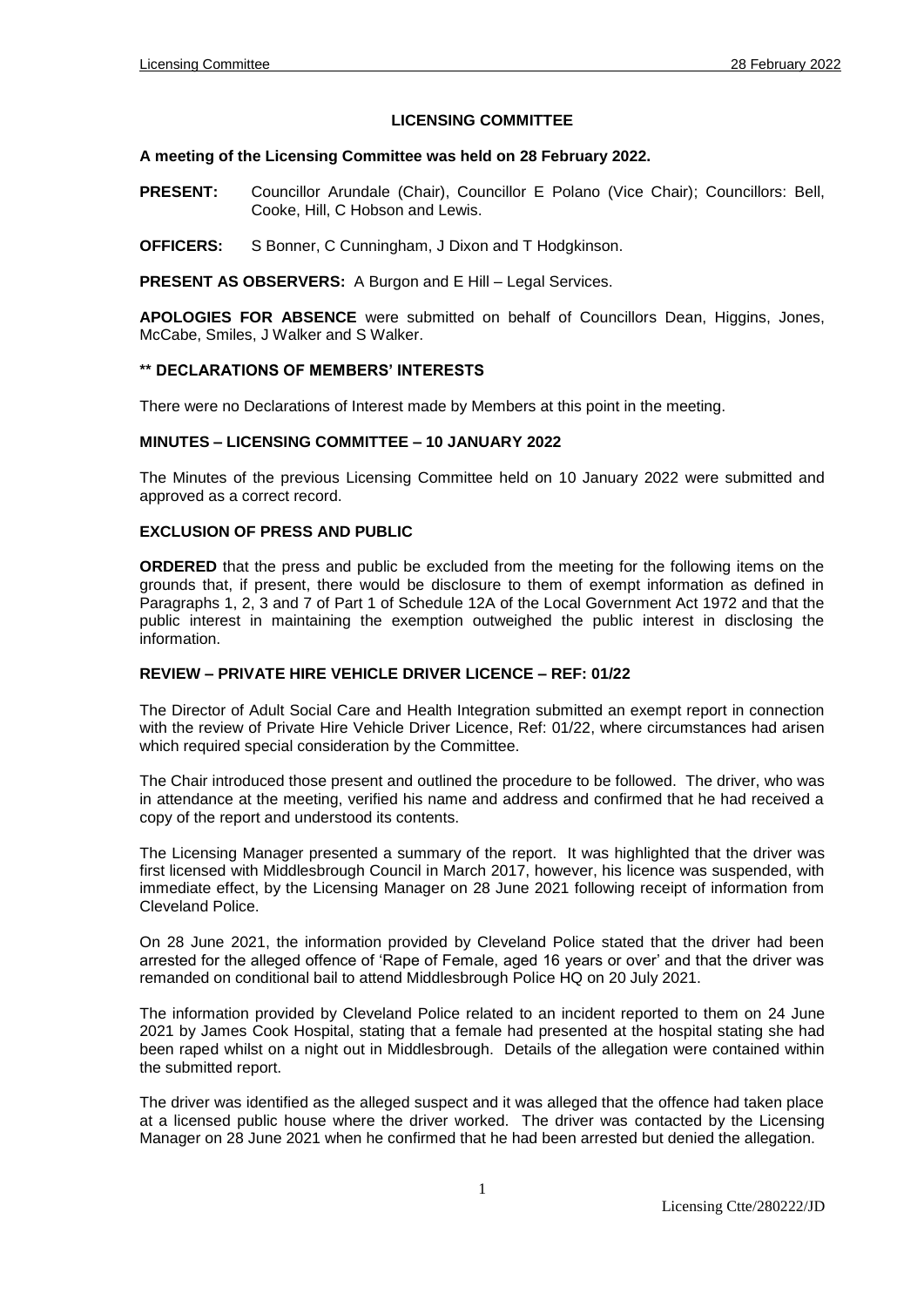The Licensing Manager suspended the driver's Private Hire Vehicle driver licence, with immediate effect, until such time that investigations by the Police had taken place and the matter was now referred to the Licensing Committee to determine the status of the driver's licence.

On 28 September 2021, Cleveland Police confirmed that no further action would be taken in respect of the driver.

Subsequently, the driver was interviewed by a Licensing Enforcement Officer on 1 October 2021 when he provided an explanation in relation to the incident and in relation to the offences detailed at 1) and 2) in the report and a previous warning regarding his driving standards. The driver denied the allegation of rape made against him and stated that what had taken place had been consensual. A detailed account of the incident, provided by the driver, was attached at Appendix 1.

The Licensing Manager advised Members that the reason for the delay in bringing the matter before Committee was due to difficulties in attempting to obtain further information from Cleveland Police. Cleveland Police had confirmed that no further information was available, therefore, the information available was set out in the report.

The driver confirmed that the report was an accurate representation of the facts and was invited to present his case and also responded to questions from Members, the Licensing Manager and the Council's Legal Representative.

It was confirmed that there were no further questions and the driver and Officers of the Council, other than representatives of the Council's Legal and Democratic Services, withdrew from the meeting whilst the Committee determined the review.

Subsequently, all parties returned and the Chair announced a summary of the Committee's decision and highlighted that the driver would receive the full decision and reasons within five working days.

**ORDERED** that the suspension of Private Hire Vehicle Driver Licence, Ref No: 01/22, be lifted and that the licence be retained but that the driver be issued with a warning in relation to future conduct, as follows:-

### Authority to act

- 1. Under Section 61 of the Local Government Miscellaneous Provisions Act 1976 ("the Act") the Committee may revoke or suspend a private hire/hackney carriage vehicle driver's licence on the grounds that:
	- Since the grant of the licence the driver has been convicted of an offence involving dishonesty, indecency or violence;
	- Since the grant of the licence the driver has committed an offence or breached the Act or the Town Police Clauses Act 1847;
	- For any other reasonable cause.
- 2. The Committee considered Section 61 of the Act, Policy Guidance to Applicants, Licensed Drivers and Members of the Licensing Committee which came into force on 1 November 2019 ("the Policy"), the report and the representations made by the driver.

### Decision

3. After carefully considering all of the information and considering the review on its own merits, the Committee decided to lift the suspension and reinstate the private hire vehicle driver's licence for the following reasons.

### Reasons

4. The Committee considered the driver's explanation of events, it considered that there was insufficient or no information from the police to contradict or question the driver's version of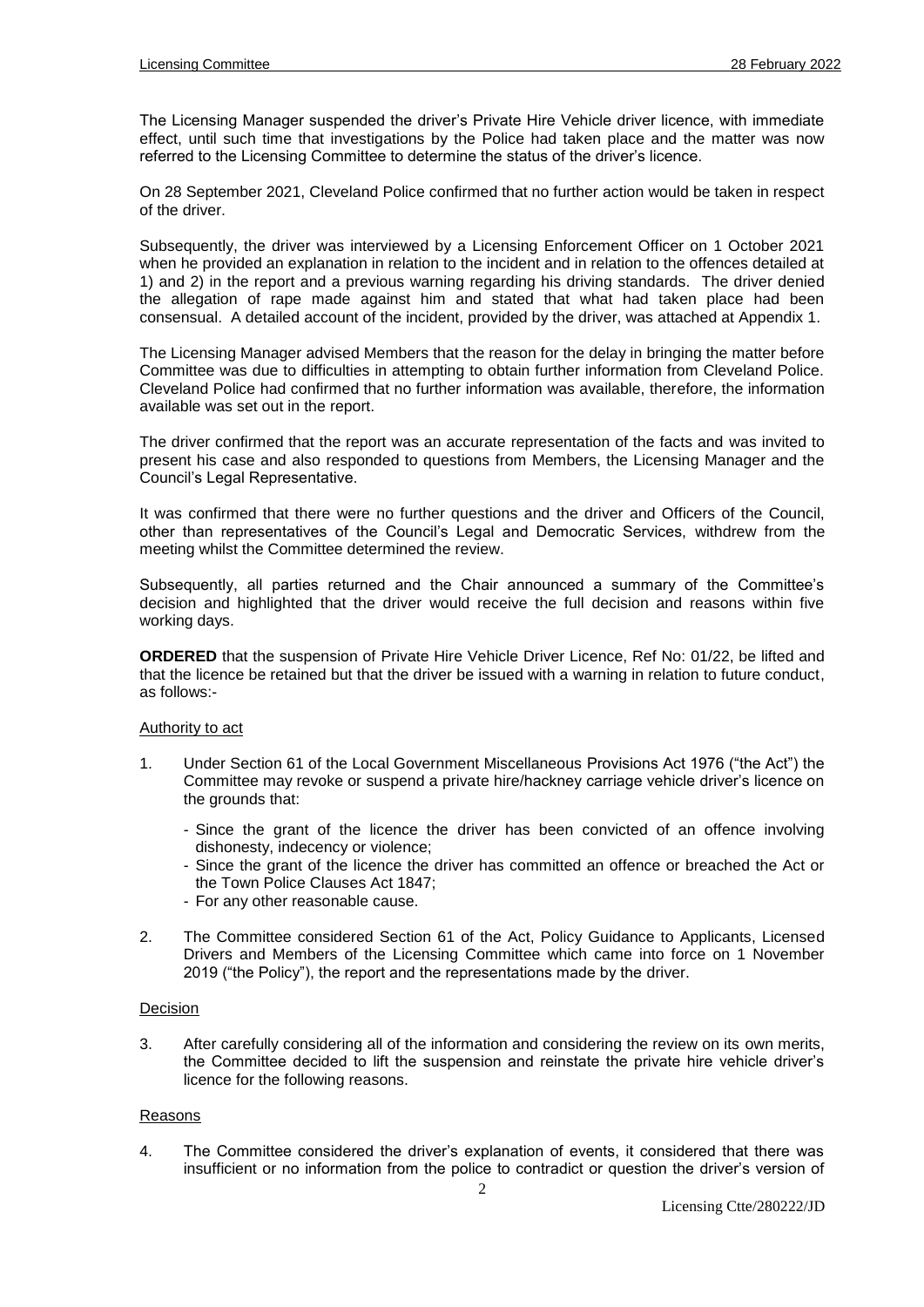events and no way of contacting or identifying the complainant to obtain that information. Following a number of attempts, no further information had been provided.

- 5. It considered the incident happened outside the role of a licensed driver, that the driver had already been suspended for a lengthy period and that the police confirmed there was no criminality because he was released from investigation with no further action or investigation by the police.
- 6. The Committee considered that the driver was aware of his position of trust and the requirement not to act inappropriately with passengers irrespective of their behaviour.

# **REVIEW – COMBINED HACKNEY CARRIAGE AND PRIVATE HIRE VEHICLE DRIVER LICENCE – REF: 02/22**

The Director of Adult Social Care and Health Integration submitted an exempt report in connection with the review of Combined Hackney Carriage and Private Hire Vehicle Driver Licence, Ref: 02/22, where circumstances had arisen which required special consideration by the Committee.

The Licensing Manager advised that the driver's legal representative was unable to attend, however, the driver was in attendance accompanied by a family member who was a solicitor and willing to act on his behalf. The driver had confirmed that he was happy to proceed.

The Chair introduced those present and outlined the procedure to be followed. The driver, who was in attendance at the meeting accompanied by his representative, verified his name and address and confirmed that he had received a copy of the report and understood its contents.

The Licensing Manager presented a summary of the report. It was highlighted that the driver was first licensed with Middlesbrough Council in June 1994 and appeared before Members for review of his licence following receipt of information on 4 November 2021 from the Council's LADO (Local Authority Designated Officer).

The information provided by the LADO stated that, on 4 November 2021, a report had been received from a specialist school that the mother of a ten-year-old autistic female pupil had reported concerns at finding a message on her daughter's facebook account from a taxi driver who transported her daughter, and other learners, to and from the school. A copy of the message was attached at Appendix 1 to the report.

The driver was contacted by a Licensing Enforcement Officer on 4 November 2021 and provided an explanation in relation to the concerns raised in the report. It was highlighted that the driver had been covering the school run journeys for another licensed driver whilst he was on holiday.

The driver confirmed that the report was an accurate representation of the facts and was invited to address the Committee.

The driver's representative presented the case in support of the driver and, with the Chair's permission, submitted a printed list of the driver's facebook friends - to demonstrate that they were males predominantly of a similar age to the driver – and several character references.

The driver also spoke in support of his case and responded to questions from Members, the Licensing Manager and the Council's Legal Representative.

It was confirmed that there were no further questions and the driver, his representative and Officers of the Council, other than representatives of the Council's Legal and Democratic Services, withdrew from the meeting whilst the Committee determined the review.

Subsequently, all parties returned and the Chair announced a summary of the Committee's decision and highlighted that the driver would receive the full decision and reasons within five working days.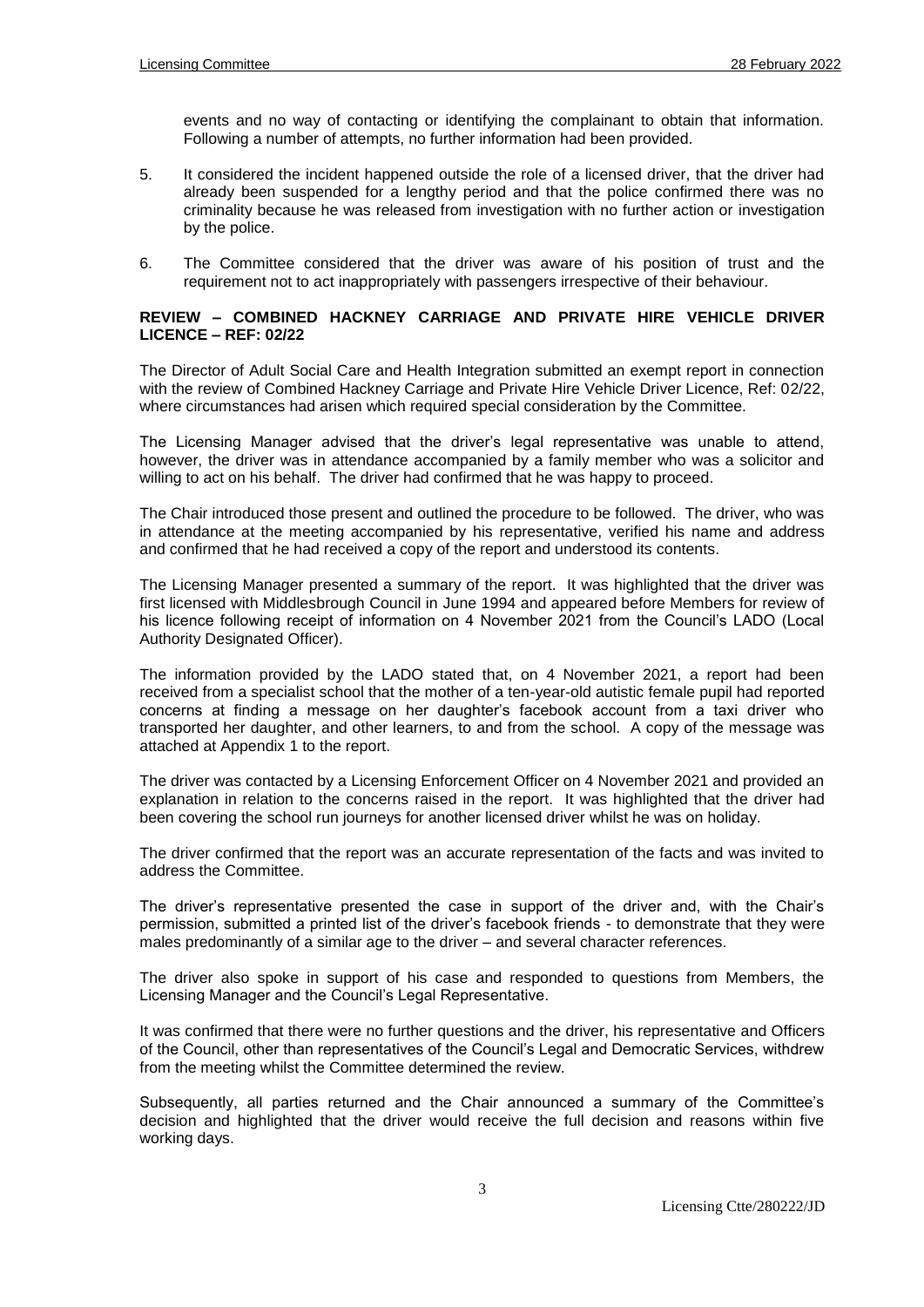**ORDERED** that Combined Hackney Carriage and Private Hire Vehicle Driver Licence, Ref No: 02/22, be retained but that the driver be required to again complete safequarding training.

### Authority to act

- 1. Under Section 61 of the Local Government Miscellaneous Provisions Act 1976 ("the Act") the Committee may revoke or suspend a private hire/hackney carriage vehicle driver's licence on the grounds that:
	- Since the grant of the licence the driver has been convicted of an offence involving dishonesty, indecency or violence;
	- Since the grant of the licence the driver has committed an offence or breached the Act or the Town Police Clauses Act 1847;
	- For any other reasonable cause.
- 2. The Committee considered Section 61 of the Act, Policy Guidance to Applicants, Licensed Drivers and Members of the Licensing Committee which came into force on 1 November 2019 ("the Policy"), the report and the representations made by the driver and his representative.

#### Decision

3. After carefully considering all of the information and considering the review on its own merits the Committee decided to issue the driver with a warning to ensure he was aware of his conditions and code of conduct when carrying vulnerable passengers and that he should retake the Council's safeguarding training.

#### Reasons

- 4. The Committee carefully considered the driver's, and his representative's, explanation of events. It considered the numerous character references and the driver's previous trusted involvement with voluntary groups involving children and youths. It considered he had been licensed for approximately 28 years conveying children and other vulnerable passengers without any issue or complaint whatsoever. It also considered that the Local Authority Designated Officer was of the view that only additional training would be required and therefore there was no threat.
- 5. The Committee considered this was a single incident carried out without malice or threat or with any sinister or bad intent but rather from ignorance. The response on face book was done at school with the escort in the car as part of the one discussion or incident, no contact was attempted or made at any later time.
- 6. However, the Committee did consider that the driver needed to revisit the Safeguarding Training and the Driver's Code of Conduct when transporting vulnerable passengers.

### **REVIEW – COMBINED HACKNEY CARRIAGE AND PRIVATE HIRE VEHICLE DRIVER LICENCE – REF: 03/22**

The Director of Adult Social Care and Health Integration submitted an exempt report in connection with the review of Combined Hackney Carriage and Private Hire Vehicle Driver Licence, Ref: 03/22, where circumstances had arisen which required special consideration by the Committee.

The Chair introduced those present and outlined the procedure to be followed. The driver, who was in attendance at the meeting, verified his name and address and confirmed that he had received a copy of the report and understood its contents.

The Licensing Manager presented a summary of the report. It was highlighted that the driver was first licensed with Middlesbrough Council in May 2012 following an appearance at Committee when Members decided to grant him a licence after considering the circumstances of a simple caution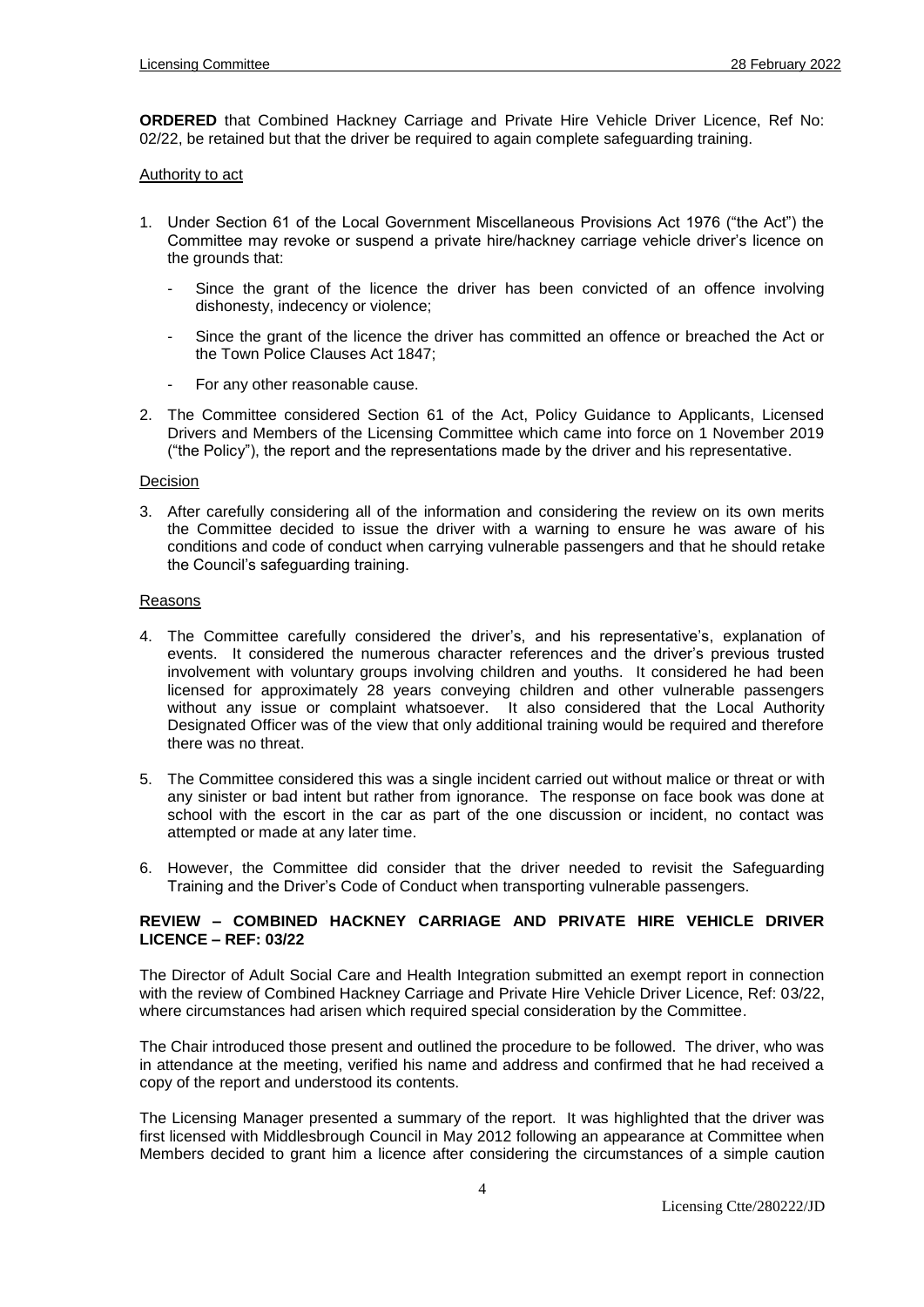which is now considered too old to be of relevance.

The driver next appeared before Members in September 2014 when, after considering the information presented, he was issued with a warning. A copy of the warning letter was attached at Appendix 1.

The driver now appeared before Committee in relation to a complaint received from a member of the public on 3 February 2022. The complaint related to an incident on 2 February 2022 when the female complainant stated she undertook a journey in the driver's vehicle with her two young children and claimed that the driver attempted to overcharge her due to requesting to be taken to a different destination from that pre-booked and paid for via the operator's app. She further claimed that the driver had shouted and sworn at her and told her to get out of the vehicle before reaching their final destination. A copy of the complainant's statement was attached at Appendix 2 to the report.

Enquiries were made by the Licensing Section with the driver's operator which confirmed details of the journey and also that no revised price was requested by the driver.

The driver was interviewed by a Licensing Enforcement Officer on 7 February 2022 when he provided an explanation in relation to the complaint and confirmed that he had advised the passenger that it was likely the journey would cost slightly more as the journey was one or two miles further than the destination previously booked. A full statement was provided by the driver and attached at Appendix 3 to the report.

The driver's operator had since provided further details and clarification around the booking process used via the operator's app and also confirmed the cost of the journey to the passenger's final destination.

For the Committee's information, a map showing the final destination of the passenger's journey was attached at Appendix 4.

The driver confirmed that the report was an accurate representation of the facts and advised that he had contacted his operator himself to provide confirmation that he had not been speeding during the journey, as stated by the complainant. The Licensing Manager made enquiries and was able to provide Members with an email from the driver's operator confirming the speed at which he was travelling along certain points of the journey.

The Licensing Manager confirmed that the complainant had been contacted and invited to attend Committee, which she had initially accepted. However, further attempts to contact the complainant to confirm her attendance had been unsuccessful. The complainant was not in attendance at the meeting.

The driver was invited to address the Committee in support of his case and provided his version of events in relation to the complaint. The driver also responded to questions from Members, the Licensing Manager and the Council's Legal Representative.

It was confirmed that there were no further questions and the driver and Officers of the Council, other than representatives of the Council's Legal and Democratic Services, withdrew from the meeting whilst the Committee determined the review.

Subsequently, all parties returned and the Chair announced a summary of the Committee's decision and highlighted that the driver would receive the full decision and reasons within five working days.

**ORDERED** that Combined Hackney Carriage and Private Hire Vehicle Driver Licence, Ref No: 03/22, be retained and that no further action be taken. Authority to act

1. Under Section 61 of the Local Government Miscellaneous Provisions Act 1976 ("the Act") the Committee may revoke or suspend a private hire/hackney carriage vehicle driver's licence on